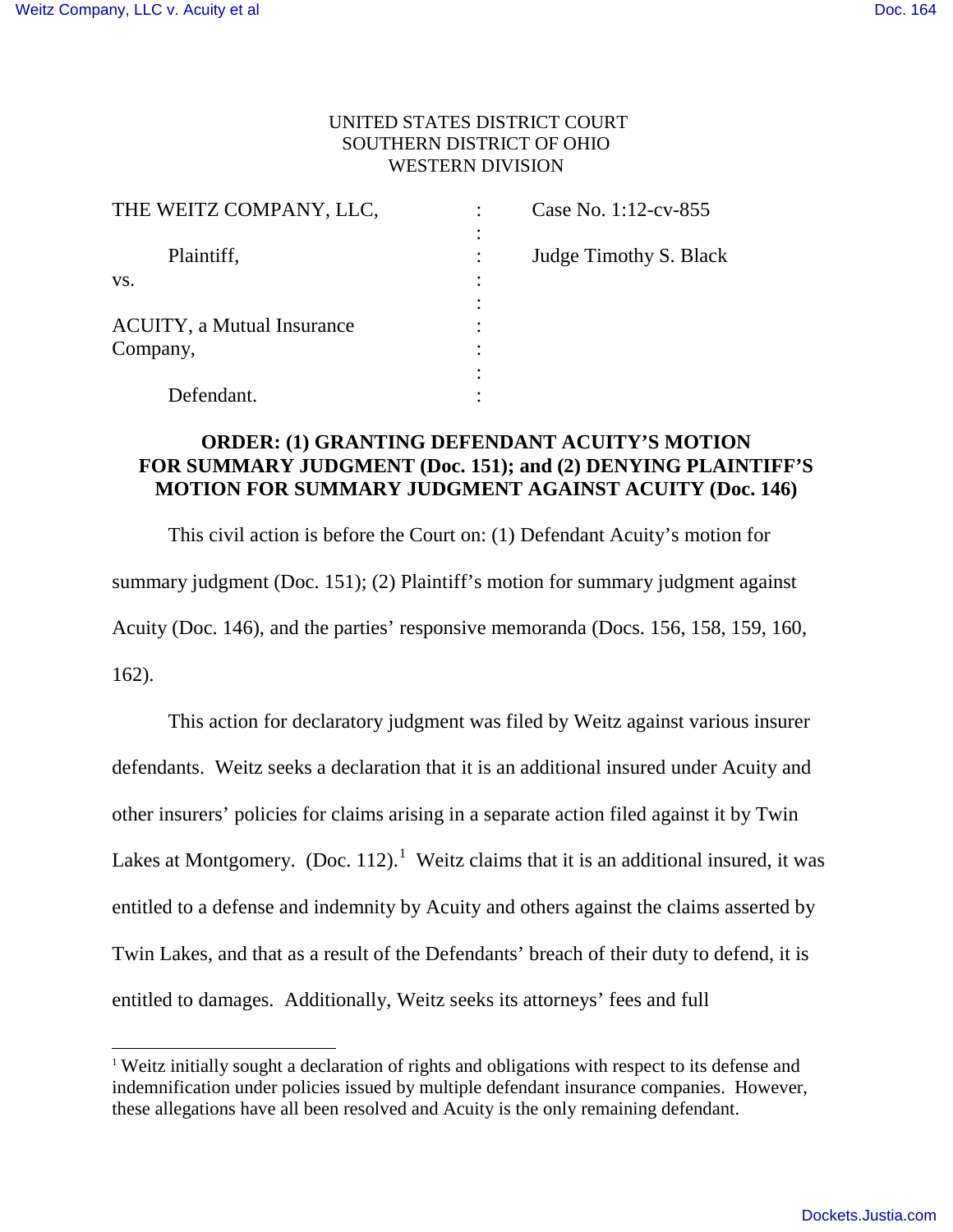indemnification for the defense of the underlying arbitration (*Twin Lakes v. The Weitz Co., LLC*, American Arbitration Association Case No., 01-14-0000-6898) as a result of the alleged breach of contract.

 Acuity claims that it had no duty to defend and indemnify Weitz against the claims of Twin Lakes, and, even if it did, the damages Weitz seeks are unrecoverable under Ohio law.

## **I. BACKGROUND FACTS**

## **A. Acuity Policy No. K29966**

Acuity issued a commercial general liability ("GCL") policy, Policy No. K29966, to its named insured Miter Masonry Contractors, Inc. with a policy period of July 1, 2010 to July 1, 2011 ("the Policy"). (Doc. 151-1). As with most CGL policies, the Policy generally provides insurance coverage for Miter Masonry for claims of property damage caused by an "occurrence." (*Id.* at 1).

Weitz contends that it is entitled to "additional insured" coverage under Policy No. K29966. (Doc 112 at  $\P$  24). With respect to additional insured contractual endorsements, Policy No. K29966 provides, in relevant part:

1. Section II – Who Is An Insured is amended to include as an additional insured any person or organization for whom you are performing operations when you and such person or organization have agreed in writing in a contract or agreement that such person or organization be added as an additional insured on your policy.

Such person or organization is an additional insured only with respect to liability included for bodily injury, property damage, or personal and advertising injury caused, in whole or in part, by: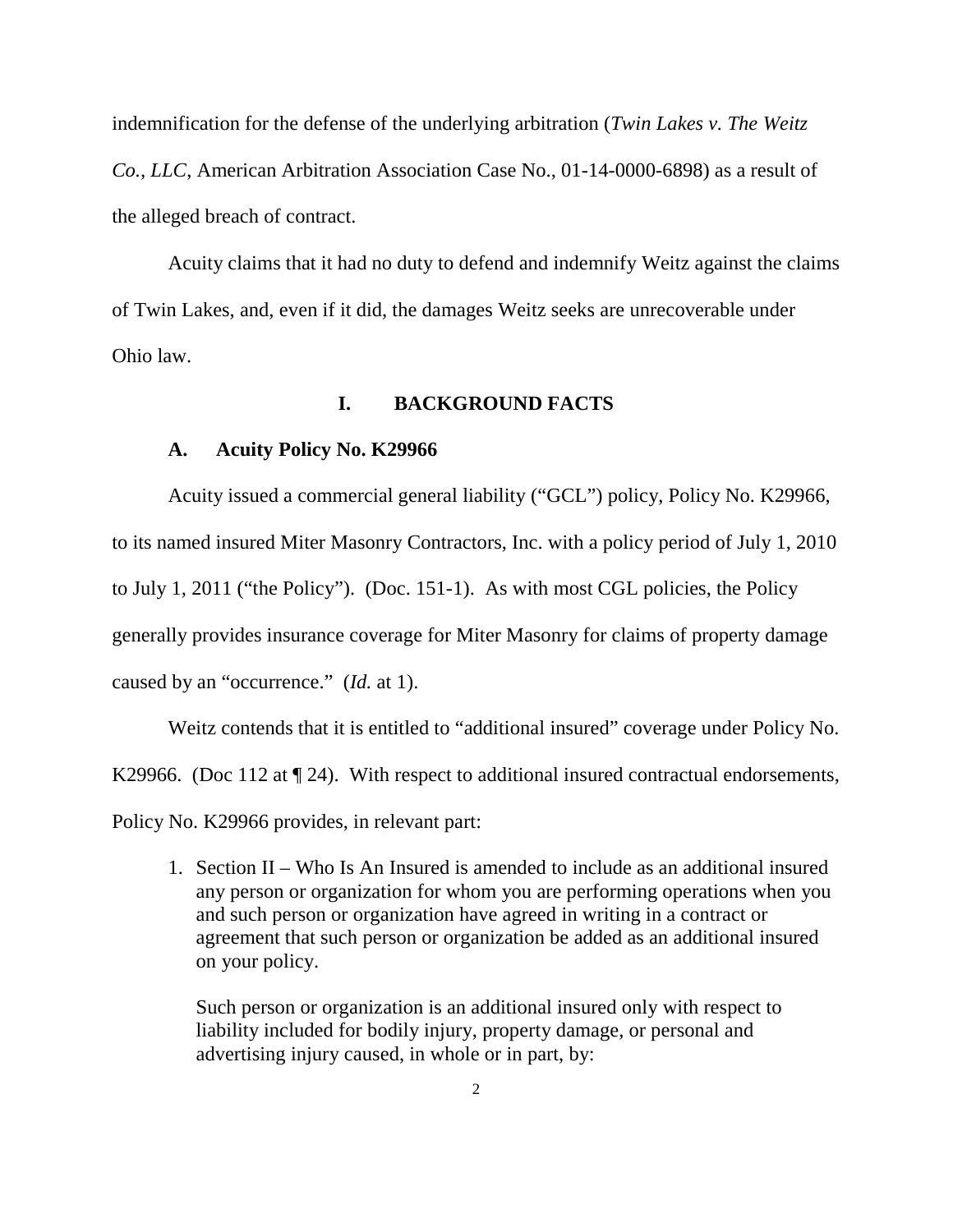a. Your acts or omissions; or

b. The acts or omissions of those acting on your behalf; in the performance of your ongoing operations for the additional insured.

A person or organization's status as an additional insured under this endorsement ends when your operations for that additional insured are completed.

(Doc. 151-1 at CG-7194 (5-05)).

Acuity's policy with Miter also contains an "Additional Insured – Completed

Operations" endorsement, which provides in relevant part:

1. Section II – Who Is An Insured is amended to include as an additional insured any person(s) or organization(s) for whom you have performed operations if you and such person(s) or organization(s) have agreed in writing in a contract or agreement that such person(s) or organization(s) be added as an additional insured on your policy for completed operations.

Such person or organization is an additional insured only with respect to liability included in the products-completed operations hazard<sup>2</sup> for bodily injury or property damage caused, in whole or in part, by your work performed for that additional insured at the location designated and described in the contract or agreement.

2. This insurance does not apply to:

b. Bodily injury or property damage that occurs after the time period during which the contract or agreement described in item 1 requires you to add such person or organization onto your policy as an additional insured for completed operations; or …

(*Id.* at CG-7274 (5-05)).

-

<sup>&</sup>lt;sup>2</sup> "Products-completed operations hazard" is defined in the Policy to include "all bodily injury and property damage occurring away from premises you own or rent and arising out of your product or your work"- except work that has not yet been completed or abandoned. (Doc. 151-1 at 14).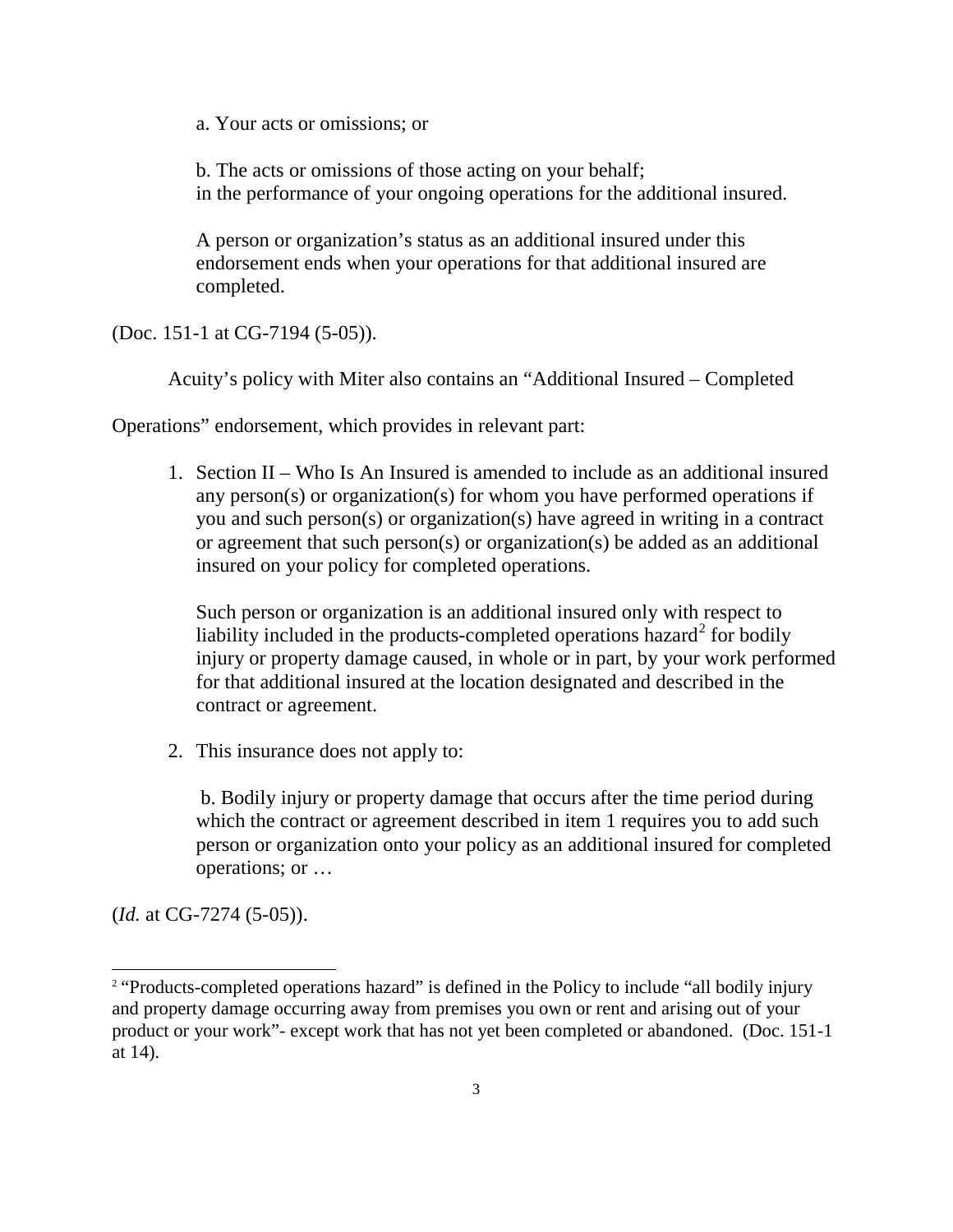#### **B. Underlying Dispute and Arbitration Proceedings**

The underlying case involves a construction project in which Weitz and Twin Lakes entered into a construction contract for the construction of a residential community in Montgomery, Ohio. (Doc 112 at ¶ 15). While Weitz served as the general contractor, it hired several subcontractors to perform work, including Acuity's insured, Miter Masonry. (*Id*. at ¶ 16). Weitz alleges that it and its subcontractors began work on the Project in 2002 and substantially completed work in or around 2005. (*Id*. at ¶ 40). On June 30, 2011, Twin Lakes notified Weitz by letter that it had become aware of moisture infiltration issues at the Project, and that preliminary observations indicated that the water infiltration may be related to improper work during the Project ("the Twin Lakes claims"). (*Id*. at ¶ 42).

Twin Lakes filed a Demand for Arbitration against Weitz on November 30, 2012. (Doc 146-10). In its Demand for Arbitration, Twin Lakes alleged that on January 9, 2003, it entered into a contract with Weitz for Weitz to serve as the construction manager for the construction of the Twin Lakes Retirement Community Project. (*Id.*) Twin Lakes alleged that:

> Weitz, and by and through its subcontractors, defectively constructed the villa patio units resulting in significant moisture intrusion and damage to the units. The defects include, but are not limited to, the building wrap, windows, doors, wood trim, aluminum wrap, vinyl siding, flashing and brick veneer not being installed in accordance with Contract Documents and/or industry standards.

> > 4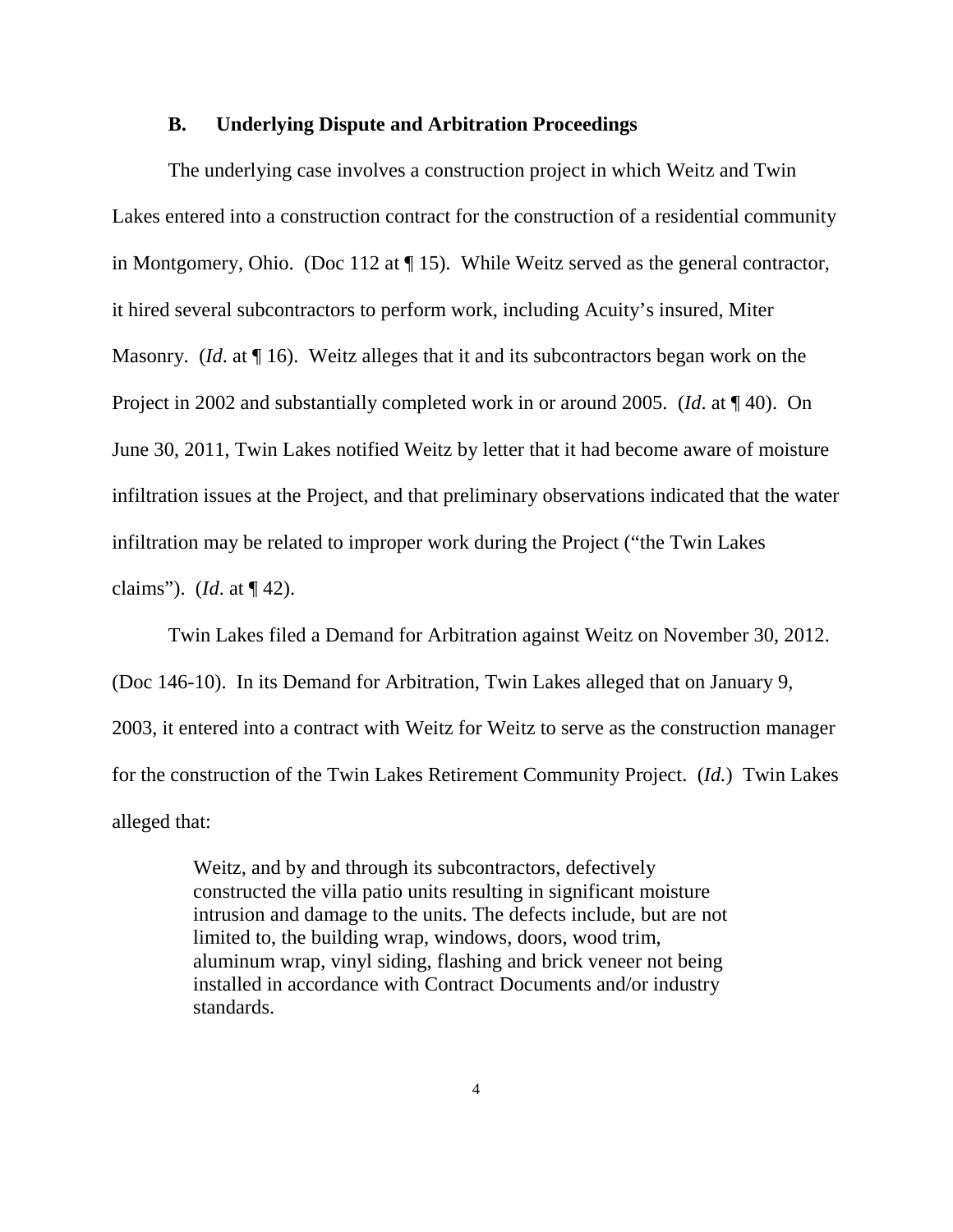(*Id*.) Later, in a Statement of Claims, Twin Lakes confirmed that it was alleging "claims for breach of contract, breach of warranty and negligence against the Respondent, the Weitz Company, LLC." (Doc. 146-11).

The arbitration resulted in a Modified Final Award dated June 4, 2015. (Doc. 146- 12). The Arbitration Panel awarded total damages to Twin Lakes and against Weitz in the amount of \$2,775,771.86. (*Id*. at 9, ¶ 35). Specifically, the Panel determined that Weitz "breached each of these sections of the Contract and Weitz's breach of Contract caused the moisture intrusion and the resulting moisture damage to the all of the units." (*Id*. at 3, ¶ 7).

The Panel indicated that Weitz sought full indemnification from its subcontractors of any amounts awarded in favor of Twin Lakes "and also seeks to recover its attorney fees from the Subcontractors based on the provisions of the Subcontracts." (Doc. 146-12 at 10, ¶ 36). The Panel noted that none of the Subcontractors assumed Weitz's defense, and Weitz incurred costs for consultants, attorney fees, attorney and consultant travel expenses, and Arbitration expenses (the "Weitz Expenses"). (*Id*. at 11, ¶ 47).

In the arbitration, the Subcontractors argued that Weitz retained its own duties to supervise the work, that Weitz could not delegate 100% of the responsibility to the other Respondent Subcontractors, and that had Weitz not failed its own, non-delegable duties of supervision, much of the defective construction would have been avoided and/or corrected and much of the resulting damage averted. (Doc. 146-12 at 12, ¶ 49). However, the Panel determined that the Respondent Subcontractors offered no persuasive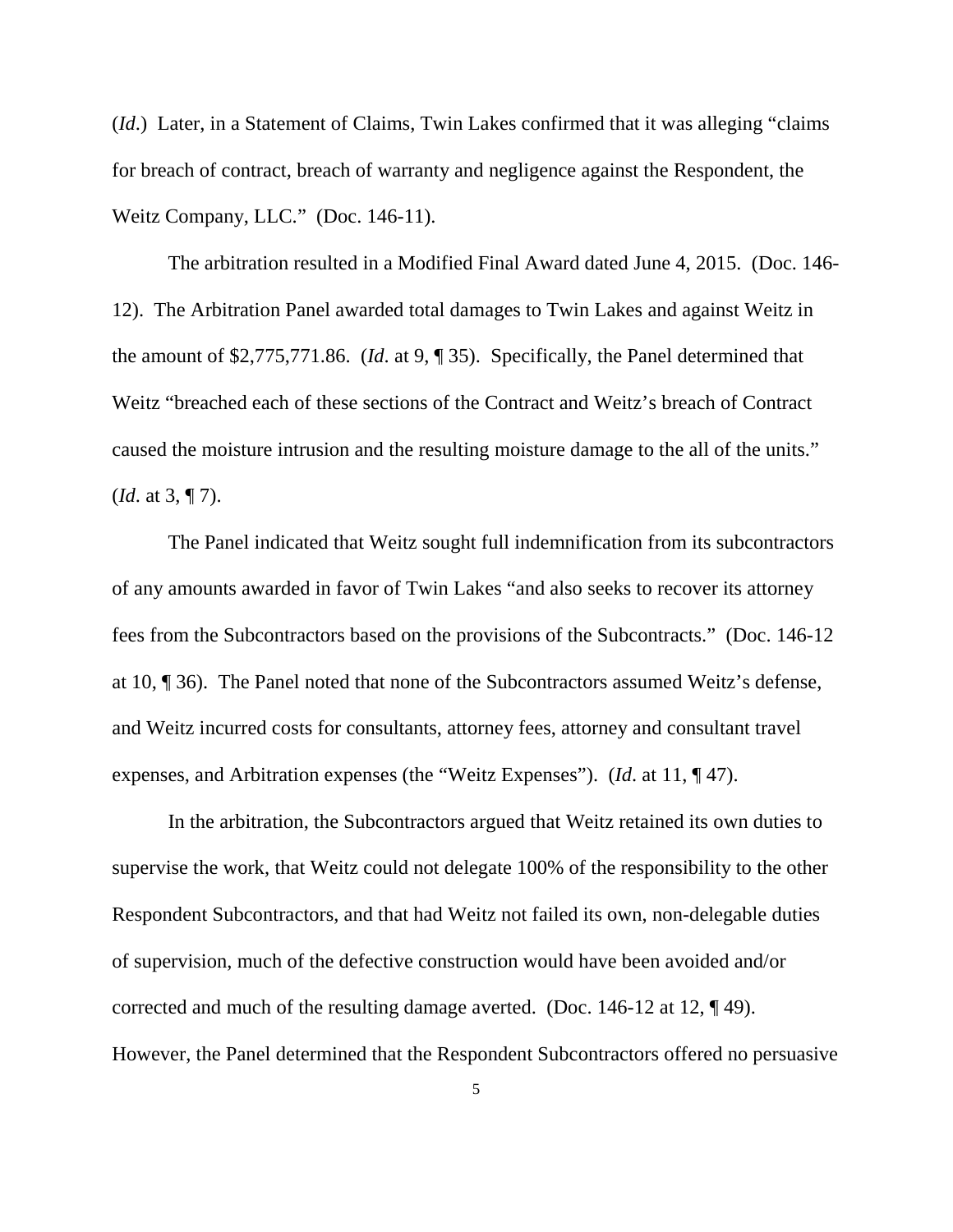evidence of what Weitz's proportionate share of responsibility should be. (*Id*.) Therefore, the Panel held that Weitz was entitled to recover from the Subcontractors 100% of the \$2,775,771.86 awarded to Twin Lakes. Acuity's insured, Miter Masonry, was determined to be 4% at fault for the damages. (*Id*. at 12, ¶ 50). The Panel also awarded Weitz its attorney fees in connection with the arbitration, expenses, and arbitration costs. (*Id*. at 13-14). Finally, the Panel held that "[t]his Award is in full settlement of all claims and defenses submitted in this Arbitration. All claims and damages not specifically addressed in this Award are denied." (*Id*. at 14).

Weitz moves the Court for summary judgment against Acuity on its declaratory judgment claim that Acuity owed Weitz a defense in the arbitration. Acuity claims that Weitz is not entitled to additional insured coverage and therefore it is entitled to summary judgment.

#### **II. STANDARD OF REVIEW**

A motion for summary judgment should be granted if the evidence submitted to the Court demonstrates that there is no genuine issue as to any material fact, and that the movant is entitled to judgment as a matter of law. Fed. R. Civ. P. 56(c). *See Celotex Corp. v. Catrett*, 477 U.S. 317, 322 (1986); *Anderson v. Liberty Lobby, Inc.*, 477 U.S. 242, 247-48 (1986). The moving party has the burden of showing the absence of genuine disputes over facts which, under the substantive law governing the issue, might affect the outcome of the action. *Celotex*, 477 U.S. at 323. All facts and inferences must be

6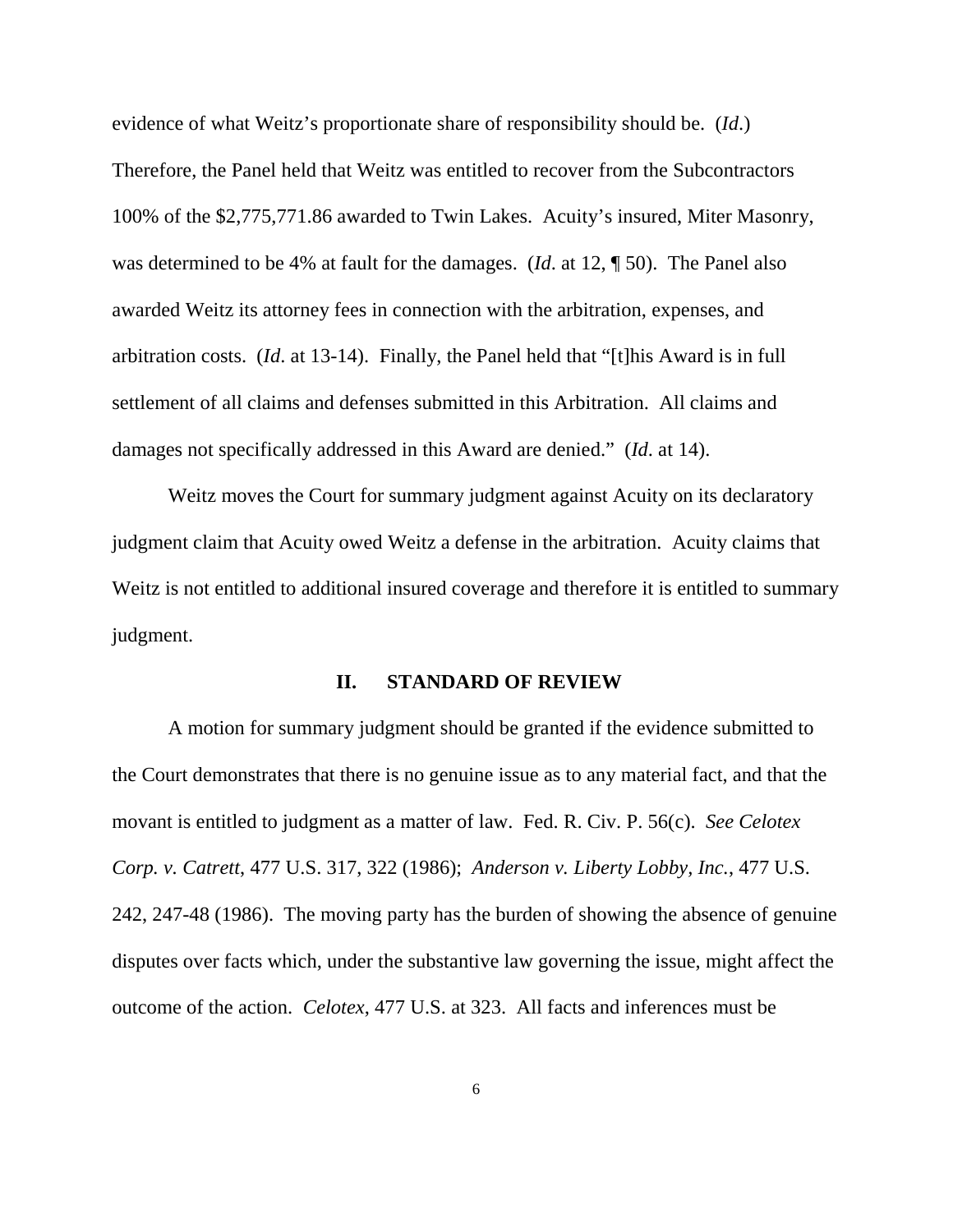construed in a light most favorable to the party opposing the motion. *Matsushita Elec. Indus. Co. v. Zenith Radio Corp.,* 475 U.S. 574, 587 (1986).

A party opposing a motion for summary judgment "may not rest upon the mere allegations or denials of his pleading, but . . . must set forth specific facts showing that there is a genuine issue for trial." *Anderson*, 477 U.S. at 248 (1986).

## **III. ANALYSIS**

### **A. Coverage for Weitz Under Acuity's Policy (Count I)**

#### *1. Time Limits*

Acuity's corporate representative acknowledged that the construction of the 112 patio villa units was phased, and that individual units were being finished between approximately November 18, 2003 and July 28, 2005. (Doc. 147 at 71; Doc. 146-12 at ¶ 5) ("Weitz constructed the Project in multiple phases from approximately mid-2002 through 2005."). Weitz maintains that the Project Owner alleged that, as the units were being completed during this time frame, ongoing water intrusions from the time of original work completion and thereafter caused resultant damage to other work. However, Weitz does not cite to any evidence supporting this allegation. In fact, Weitz concedes that the very first time it was provided with any notice of property damage on the Twin Lakes premises was on June 30, 2011. (Doc. 112 at ¶ 42). Additionally, the President of LEC Foundation/Twin Lakes, Scott McQuinn, testified that Twin Lakes first noticed the water intrusion in May or June 2011, when residents began to complain about water in their units after the rain. (Doc. 160-1 at 13, 40-41).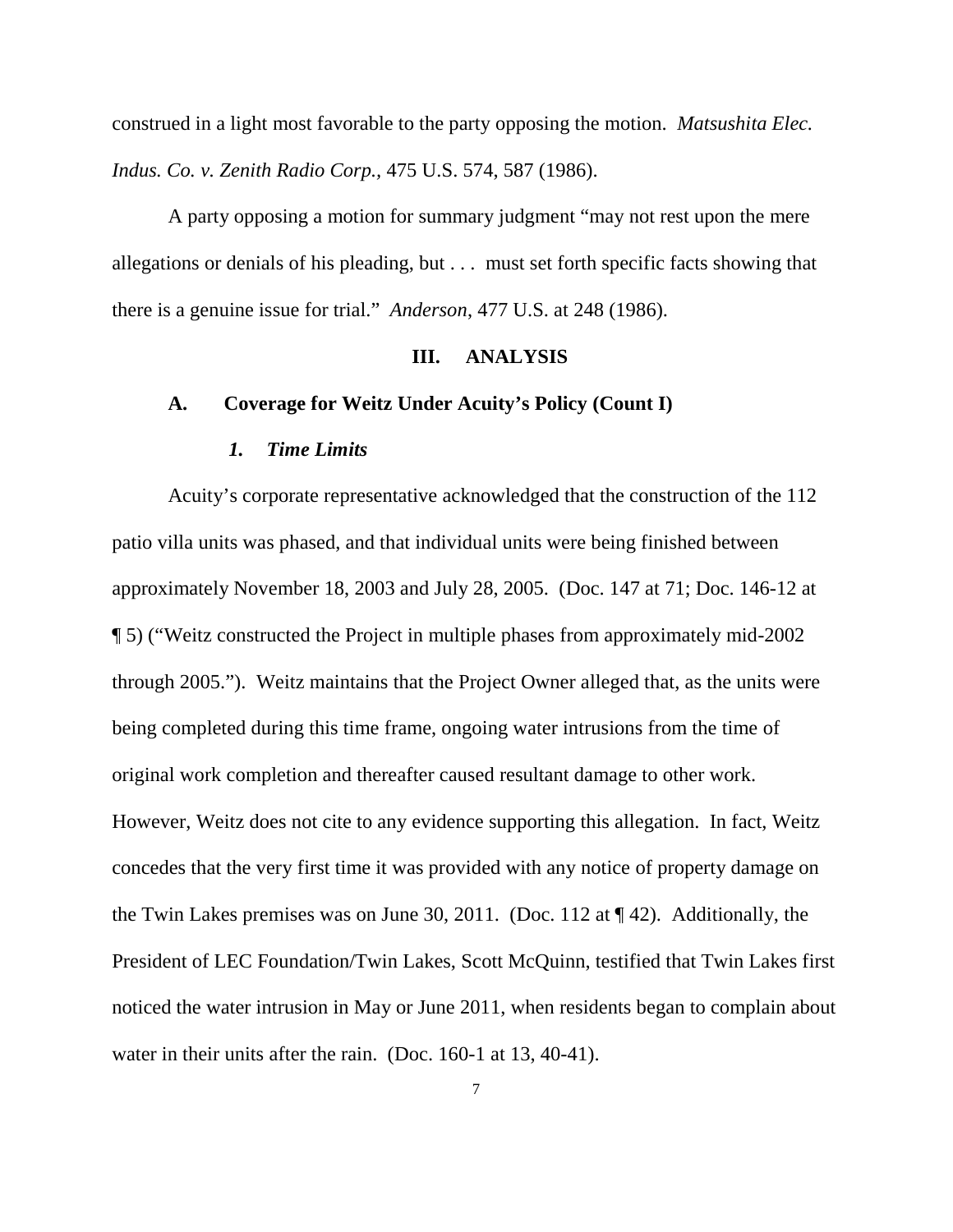Regardless of which policy applies (Weitz claims that the 2002-2005 policies apply, while Acuity claims that the 2010-2011 policy applies), the result is the same, because all of the policies contain a limitation on additional insured status for completed operations, and provide that the insurance does not apply to:

> b. Bodily injury or property damage that occurs after the time period during which the contract or agreement described in item 1 requires you to add such person or organization onto your policy as an additional insured for completed operations; or…

(Doc. 151-1, Ex. A; Doc. 146-13, 146-14, 146-15).

Weitz's claims for additional insured coverage fail because there is no evidence that the alleged property damage occurred within the time limit specified in Acuity's policy. The subcontract between Weitz and Miter, requires the Subcontractor (Miter) to obtain and maintain insurance as required by the Prime Contract, or if greater shall provide the following minimum insurance:

## 4.1.1 *Comprehensive General Liability*

 These limits can be met by primary and umbrella liability policies ….such coverage shall be endorsed for the general aggregate to be on a **PER PROJECT** basis, and such endorsement shall be noted on the certificate. Subcontractor shall continue this coverage for at least two (2) years following final payment to Contractor in connection with the Project or longer if required by the Prime Contract….

(Doc. 146-3).

Pursuant to the contract, Miter was required to continue general liability coverage

for at least two years following final payment to Weitz. The "Additional Insured –

Completed Operations" endorsement does not apply to property damage occurring after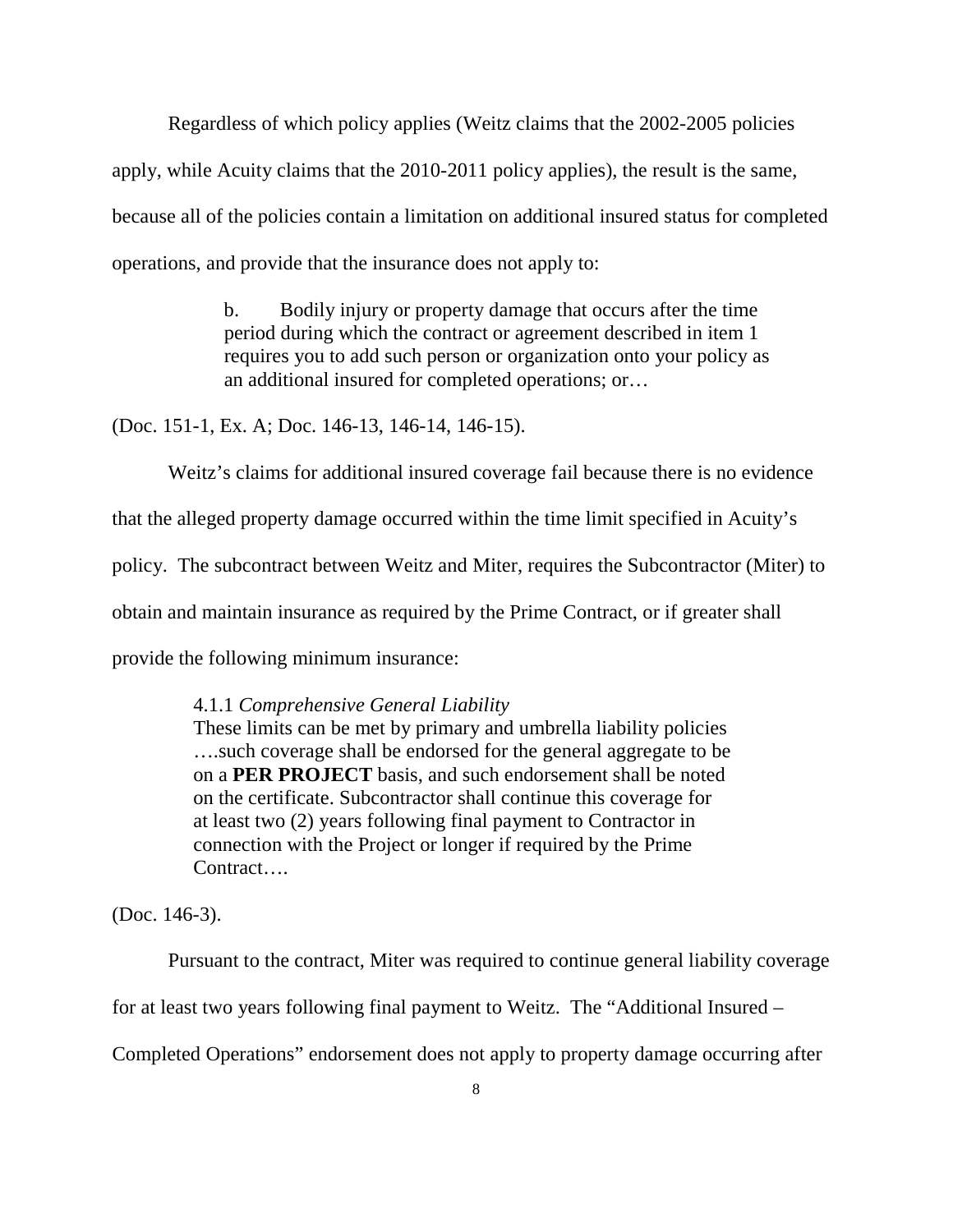two years following final payment to the Contractor in connection with the Project. Final payment to Weitz was on or about July 31, 2005, around the time when the parties achieved substantial completion of the Project. (Doc. 150 at 118–19, 179-80). There is absolutely no evidence in the record that the alleged property damage occurred before the expiration of the two-year period. In fact, the first notice to Weitz of the property damage was June 30, 2011, five years after final payment. (Doc 112 at ¶ 42). Accordingly, Weitz is not entitled to additional insured coverage, and Acuity had no duty to defend and/or indemnify Weitz for the Twin Lakes claims.

### *2. Property Damage Caused by an Occurrence*

In order for coverage to be triggered under Acuity's policy, the alleged "property damage" must be the result of an "occurrence," which is defined in the policy as an "accident." The term "accident" is not defined in the policy. (Doc. 151-1 at 14).

The Arbitration Panel specifically found that Weitz failed to perform in a workmanlike manner. (Doc 146-12 at  $\P$  8-17). The Panel further found that Weitz breached its contract with Twin Lakes, and Weitz's breach of contract caused the moisture intrusion and the resulting moisture damage to all of the units. (*Id*. at ¶ 7). The claims of defective construction or workmanship brought by a property owner are not claims for "property damage" caused by an "occurrence" under a commercial general liability policy. *Westfield Ins. Co. v. Customer Agri Sys., Inc.,* 979 N.E.2d 269 (Ohio 2012). *Westfield* was before the court on the certification of state law questions from the Sixth Circuit. The insured, Custom Agri Systems, Inc., was sued under two general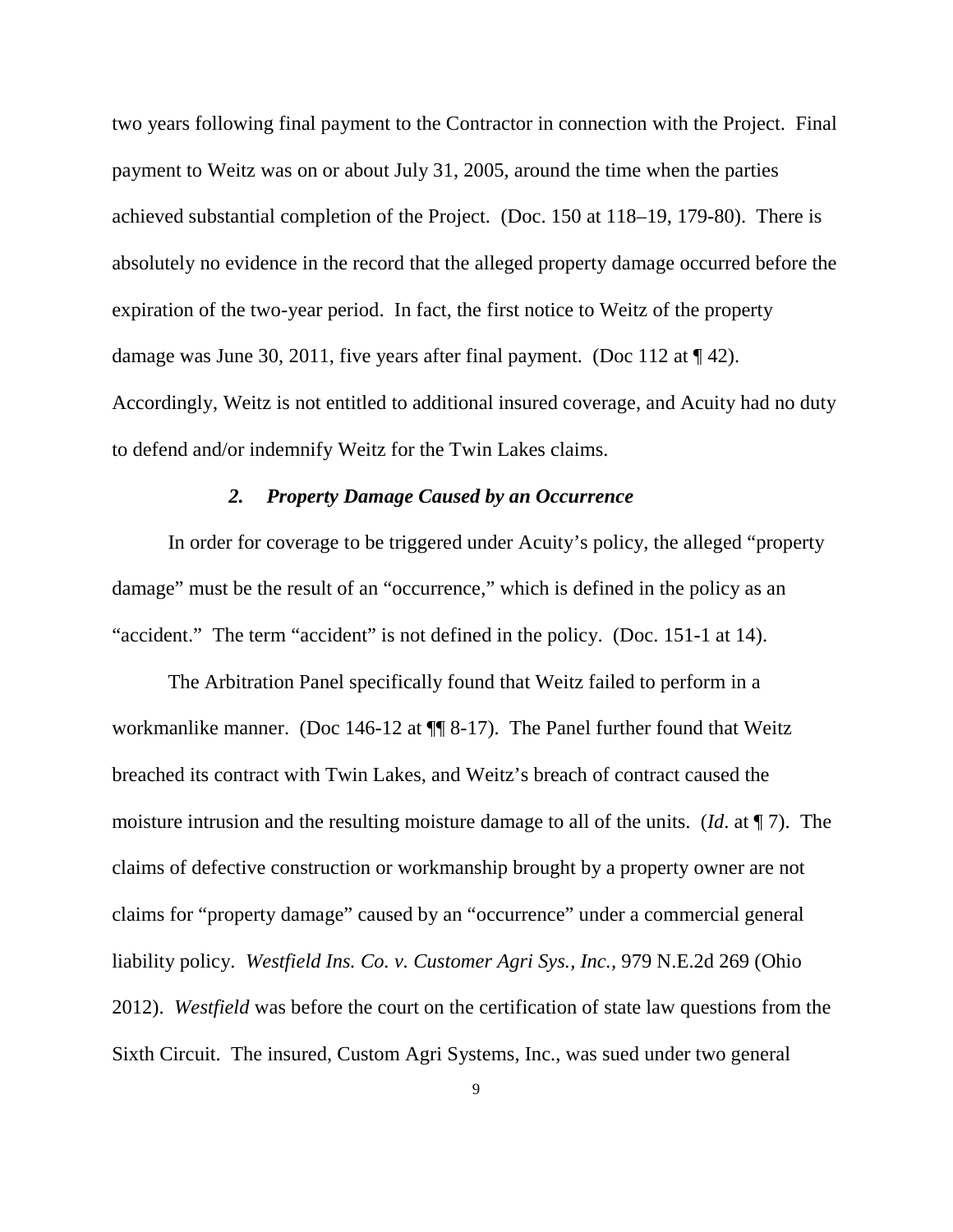theories: defective construction and consequential damages resulting from defective construction. The insurer, Westfield Insurance Company, argued that none of the claims against Custom sought compensation for "property damage" caused by an "occurrence" and, therefore, none of the claims were covered under the CGL policy. *Id*. at 270. The property owner in the case, PSD Development, alleged that it had sustained damages as a result of defects in a steel grain bin which had been constructed by Custom. *Id*. In turn, Custom filed third party complaints against the subcontractors it used to construct the bin and demanded Westfield defend and indemnify it in the litigation. *Id*.

Like Acuity's insurance policy in this case, the policy in *Westfield* defined "occurrence" as "an accident, including continuous or repeated exposure to substantially the same general harmful conditions." 979 N.E.2d at 273. The term "accident" was not defined in the policy. *Id*. The Supreme Court of Ohio gave the term its natural and commonly accepted meaning and interpreted "accident" to mean "fortuitous" and concluded that claims for faulty workmanship are not fortuitous in the context of a CGL policy, and "in keeping with the spirit of fortuity that is fundamental to insurance coverage, we hold that the CGL policy does not provide coverage to Custom for its alleged defective construction of workmanship on the steel grain bin." *Id*. at 274.

 Here, the Panel found that Weitz failed to perform in a workmanlike manner. (Doc. 146-12 at ¶¶ 8-17). The Panel also found that Weitz breached its contract with Twin Lakes, and that Weitz's breach of contract caused the moisture intrusion and the resulting moisture damage to all of the units. (*Id.* at ¶ 7). These claims cannot be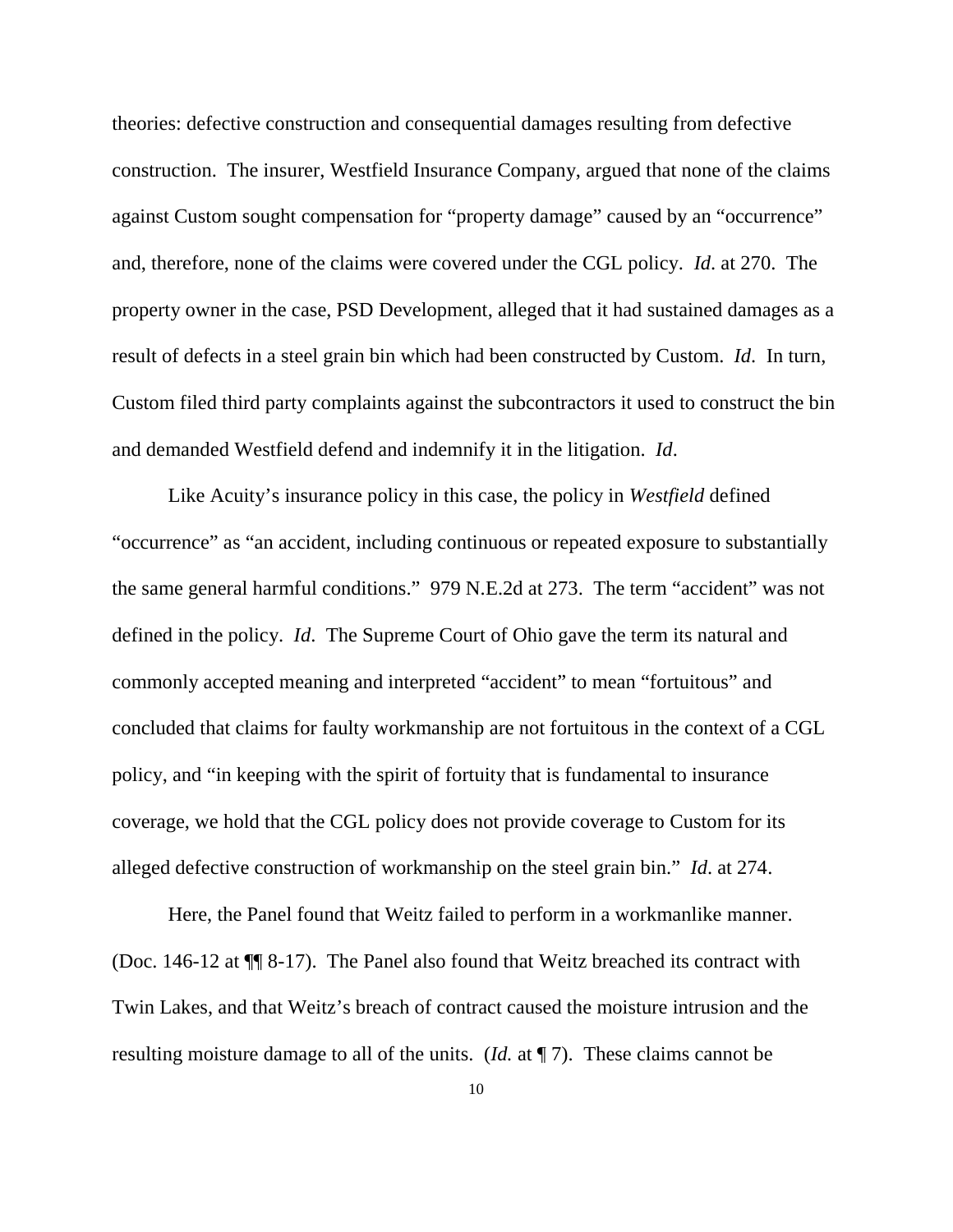considered a fortuitous accident, since neither the claims for faulty workmanship nor breach of contract are claims for "property damage" caused by an "occurrence." Accordingly, there is no coverage for Weitz's claims under Acuity's CGL policy.

 Therefore, for these two separate and independent reasons, Plaintiff's claim for declaratory judgment (Count I) fails as a matter of law.

## **B. Damages for Breach of Contract (Count II)**

Even if the Court found that Acuity breached a duty to defend Weitz as an additional insured, the damages Weitz seeks are not recoverable under Ohio law. Weitz's damages can be grouped into two categories: (1) attorney fees incurred in connection with prosecuting this declaratory judgment action; and (2) unreimbursed costs and expenses associated with the arbitration.

## *1. Attorney Fees*

Weitz requests "legal fees that [it] has incurred and continues to incur to enforce the Defendants' policies, which represents compensable damages flowing from the breach of the policy covenant to defend." (Doc. 112 at ¶ 84).

 The Final Award in the arbitration provided that Weitz was entitled, (and ultimately did recover), all of its attorney fees associated with defending the arbitration. The Panel specifically found that Weitz incurred \$438,965.26 in attorney's fees in connection with the arbitration, and the Panel awarded those fees to Weitz as part of its damages against the subcontractors. (Doc 146-12 at ¶ 51). These damages were, in turn, paid by the subcontractors' insurance carriers on behalf of their insureds, including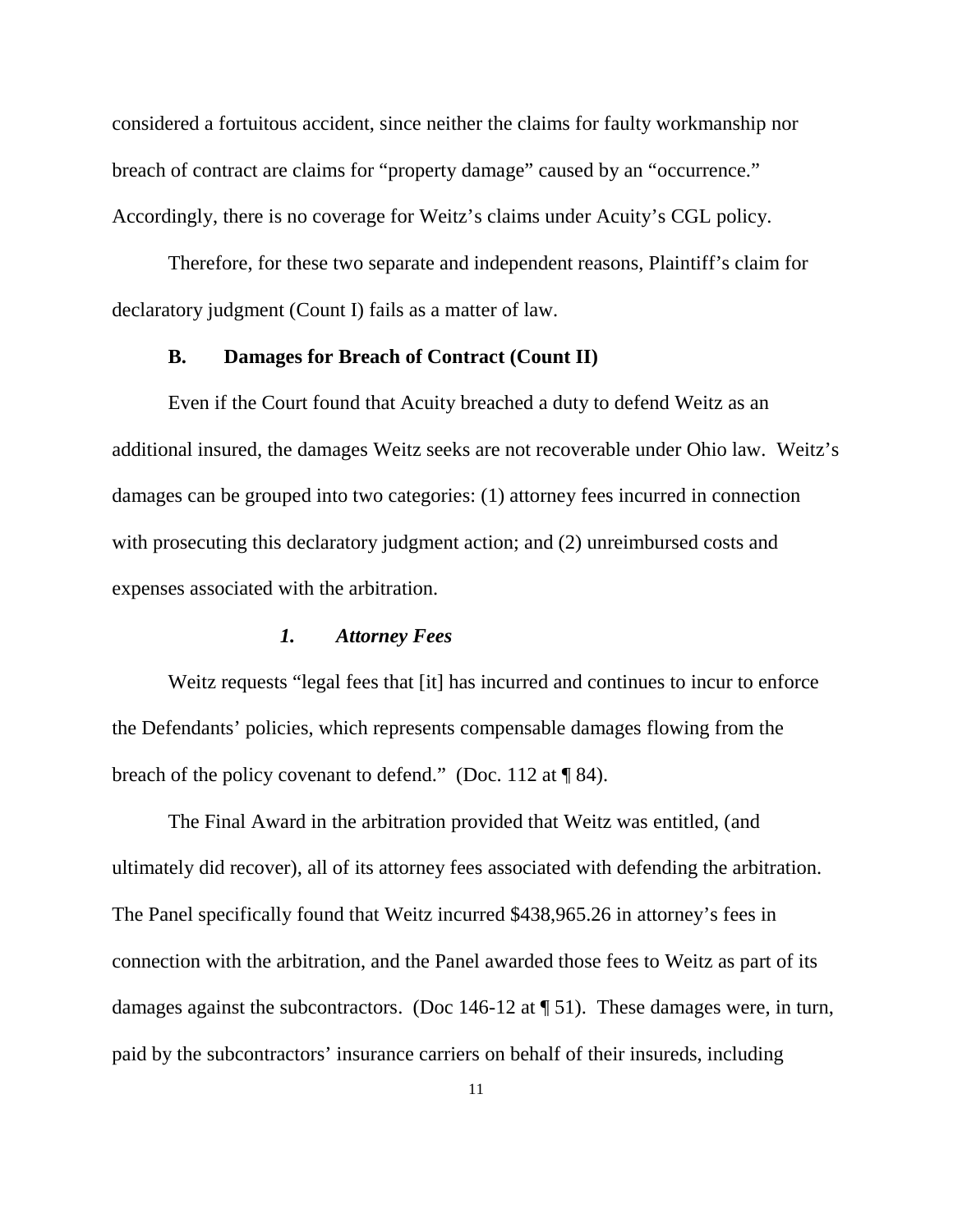Acuity. Now, Weitz claims that it is entitled to recover extra costs of litigation above and beyond that awarded in the Modified Final Award under a breach of contract theory.

Federal courts generally apply state law when deciding whether to award attorney fees on state law claims. *Shimman v. Int'l Union of Op*. *Engrs. Local 18*, 744 F.2d 1226, 1237 n.17 (6th Cir. 1984). "Ohio has long adhered to the 'American Rule' with respect to the recovery of attorney fees: a prevailing party in a civil action may not recover attorney fees as part of the costs of litigation." *Wilborn v. Bank One Corp.,* 906 N.E.2d 396, 400 (Ohio 2009). Exceptions to the rule allow for recovery "when a statute or an enforceable contract specifically provides for the losing party to pay the prevailing party's attorney fees, or when the prevailing party demonstrates bad faith on the part of the unsuccessful litigant." *Id.* There is no applicable exception to the American Rule in this case.

 First, there are no allegations of bad faith against Acuity. Further, there is no contractual authority for the recovery of attorney fees in pursuing Weitz's declaratory judgment. Similarly, there is no statutory authority for the recovery of attorney fees for Weitz's declaratory judgment action. In fact, in 1999, in order to perpetuate adherence to the American Rule, the General Assembly enacted Ohio Revised Code Section 2721.16. *See MacDonald v. Webb Ins. Agency*, Inc., 49 N.E.3d 807, 812 (Ohio App. 2015). Under Ohio Revised Code Section 2721.16(A)(1), a Court shall not award attorney fees to "any party on a claim or proceeding for declaratory relief."

12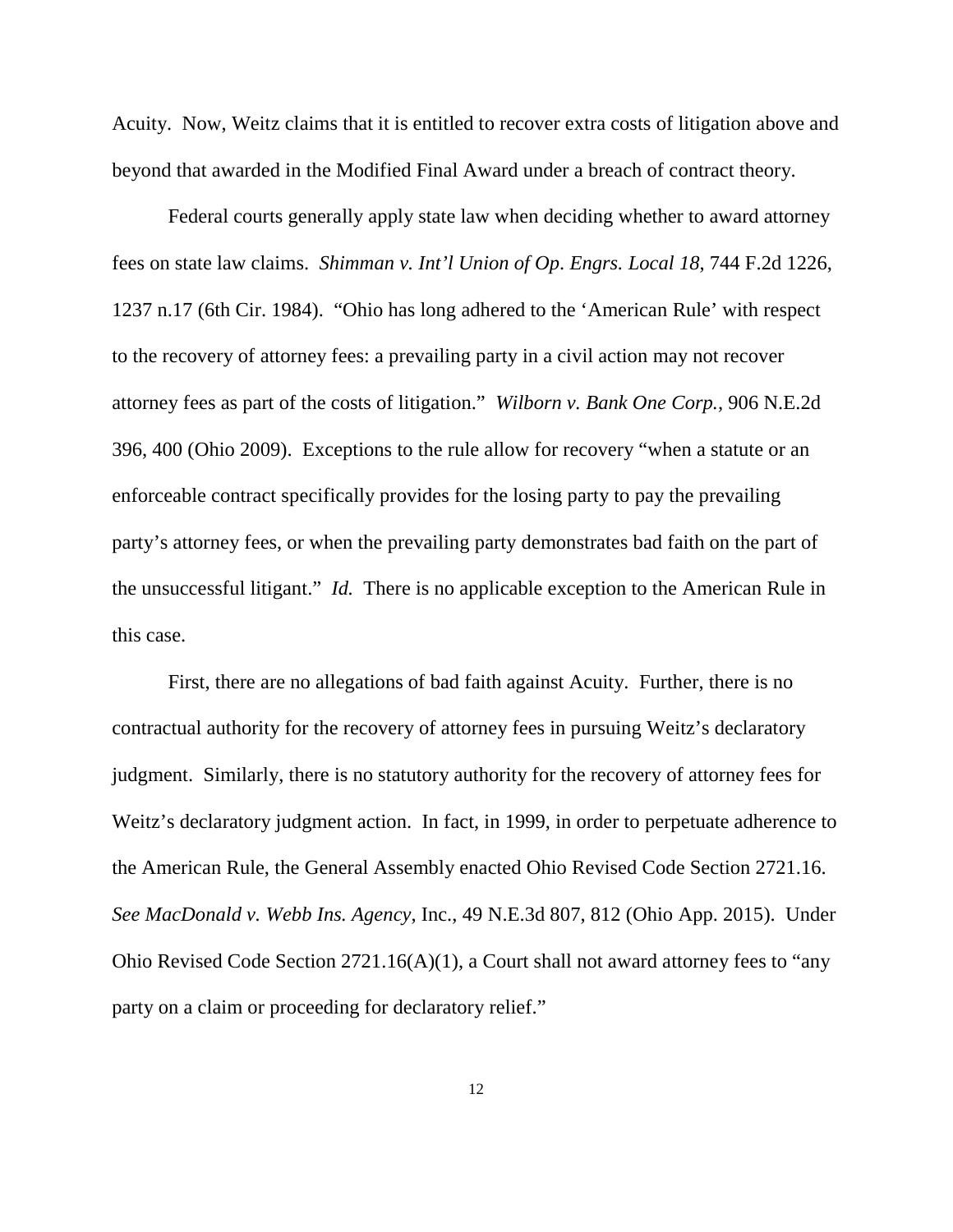Since Weitz has recovered all of its attorney fees in connection with defending the arbitration, its claim for attorney fees consists entirely of fees accrued in connection with its pursuit of declaratory relief against the various Defendants concerning coverage. By application of the American Rule, Weitz is responsible for these fees unless a statute or contract provides otherwise. *MacDonald*, 49 N.E.3d at 812. Since there is no statutory or contractual authority permitting the award of attorney fees in pursuing this declaratory judgment action, Weitz's claim for fees is barred as a matter of law.

### *2. Costs and Expenses from Arbitration*

As damages for its breach of contract claim, Weitz claims that it is "entitled to reimbursement of all costs and expenses that it directly or indirectly incurred and continues to incur to investigate and defend the claims and to pass claims through to the responsible parties, all of which should have been paid for by the Defendants." (Doc. 112 at ¶ 75). Acuity claims that these damages are barred by the doctrine of *res judicata*.

 "The doctrine of *res judicata* involves both claim preclusion (historically called estoppel by judgment in Ohio) and issue preclusion (traditionally known as collateral estoppel)." *Anderson v. Eyman*, 907 N.E.2d 730, 735 (Ohio App. 2009) (citing *Grava v. Parkman Twp.*, 653 N.E.2d 226, 228 (Ohio 1995)). "[A]n existing final judgment or decree between the parties to litigation is conclusive as to all claims which were or might have been litigated in a first lawsuit." *Nat'l Amusements v. Springdale*, 558 N.E.2d 1178, 1180 (Ohio 1990). "[W]here a party is called upon to make good on his cause of action…, he must do so by all the proper means within his control, and if he fails in that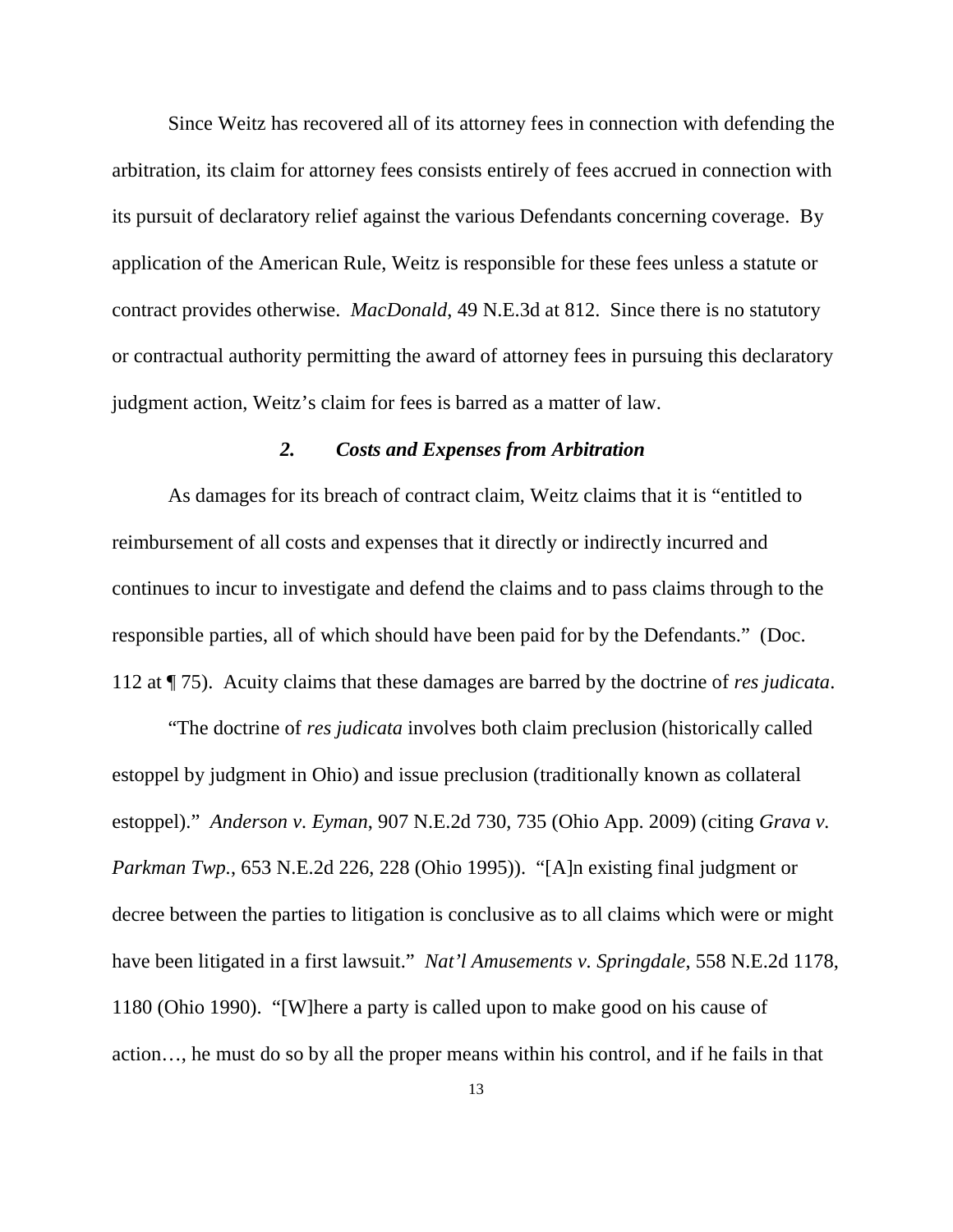respect …, he will not afterward be permitted to deny the correctness of the determination, nor to relitigate the same matters between the same parties." *Id.*

In order to show that *res judicata* bars an action, the defendant must show: (1) a final judgment or decree rendered on the merits by a court of competent jurisdiction; (2) concerning the same claim or cause of action as that now asserted; (3) between the same parties as are in the current action or their "privies." *Eyman*, 907 N.E.2d at 736.

 Under Ohio law, an arbitration decision is considered a final judgment or decree and, therefore, claims decided under arbitration are barred by *res judicata*. *See DiPietrantonio v. City of Norwood*, Case No. C-080533, 2009 Ohio App. LEXIS 1893, at \*7 (Ohio App. May 15, 2009). Ohio courts "have applied a broad definition to determine whether the relationship between the parties is close enough to invoke the doctrine." *Kirkhart v. Keiper*, 805 N.E.2d 1089, 1092 (Ohio 2004). In Ohio, privity arises between an insured and the insurer by the terms of the contract. *Nationwide Ins. Co. v. Steigerwalt*, 255 N.E.2d 570, 572 (Ohio 1970). Acuity and Weitz are clearly in privity such that this element of the doctrine of *res judicata* is satisfied.

Weitz's claim for additional consulting fees and expenses has already been litigated and awarded during the arbitration. In fact, the Modified Final Award states that the award "is in full settlement of all claims and defenses submitted in this arbitration. All claims and damages not specifically addressed in this Award are denied." (Doc 146-12 at 14). Weitz admits that in the Modified Final Award, the Panel awarded Weitz its "consulting fees, attorneys' fees, travel costs, etc." (*Id.* at ¶¶ 40-42). Thus, to the extent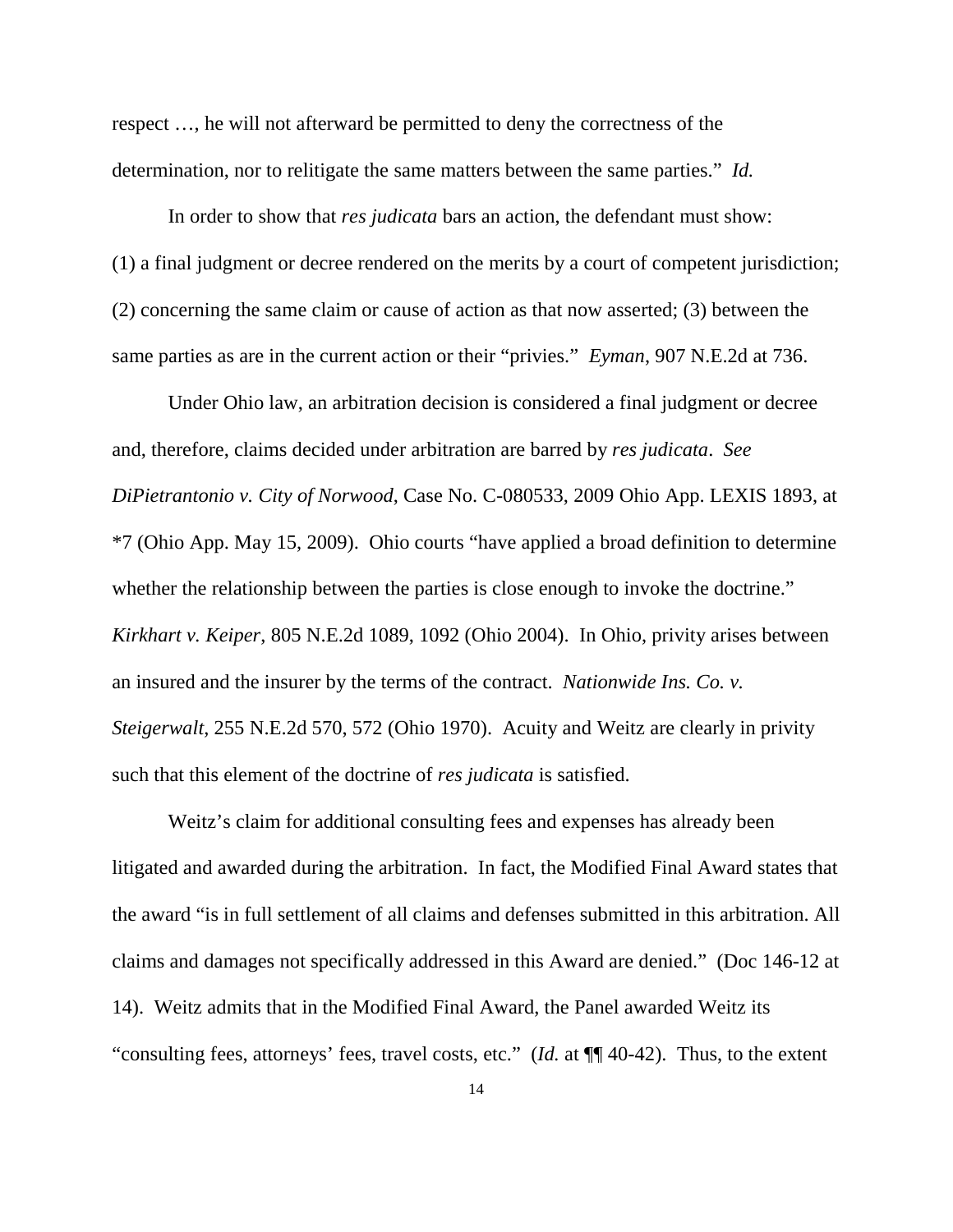that Weitz seeks consulting fees and expenses in connection with the underlying litigation, which it previously sought and received, these damages are precluded from being sought in this action.

 Ohio adheres to the modern Restatement's doctrine of *res judicata*, which "bars all subsequent actions based upon any claim arising out of the transaction or occurrence that was the subject matter of the previous action." *Grava*, 653 N.E.2d at 229. If it is the "same nucleus of operative facts," then it is barred by *res judicata*. *Id*. During the arbitration, the Panel awarded attorney's fees and costs in the amount of \$570,854.54, based on the evidence and figures presented to them. Weitz's new claim for consulting fees and expenses is derived from the same nucleus of operative facts. Weitz could have sought the additional costs for consulting fees and expenses, but Weitz did not. Because the claimed damages in this case are based on the same cause of action with the same nucleus of operative facts, Weitz's new claim for damages is barred by *res judicata*.

 Therefore, the three-part test used by Ohio courts to determine whether *res judicata* applies has been satisfied. Weitz is precluded from seeking additional consulting fees and expenses above those already awarded by the Arbitration Panel. In sum, Plaintiff's claim for damages for breach of contract (Count II) fails as a matter of law.